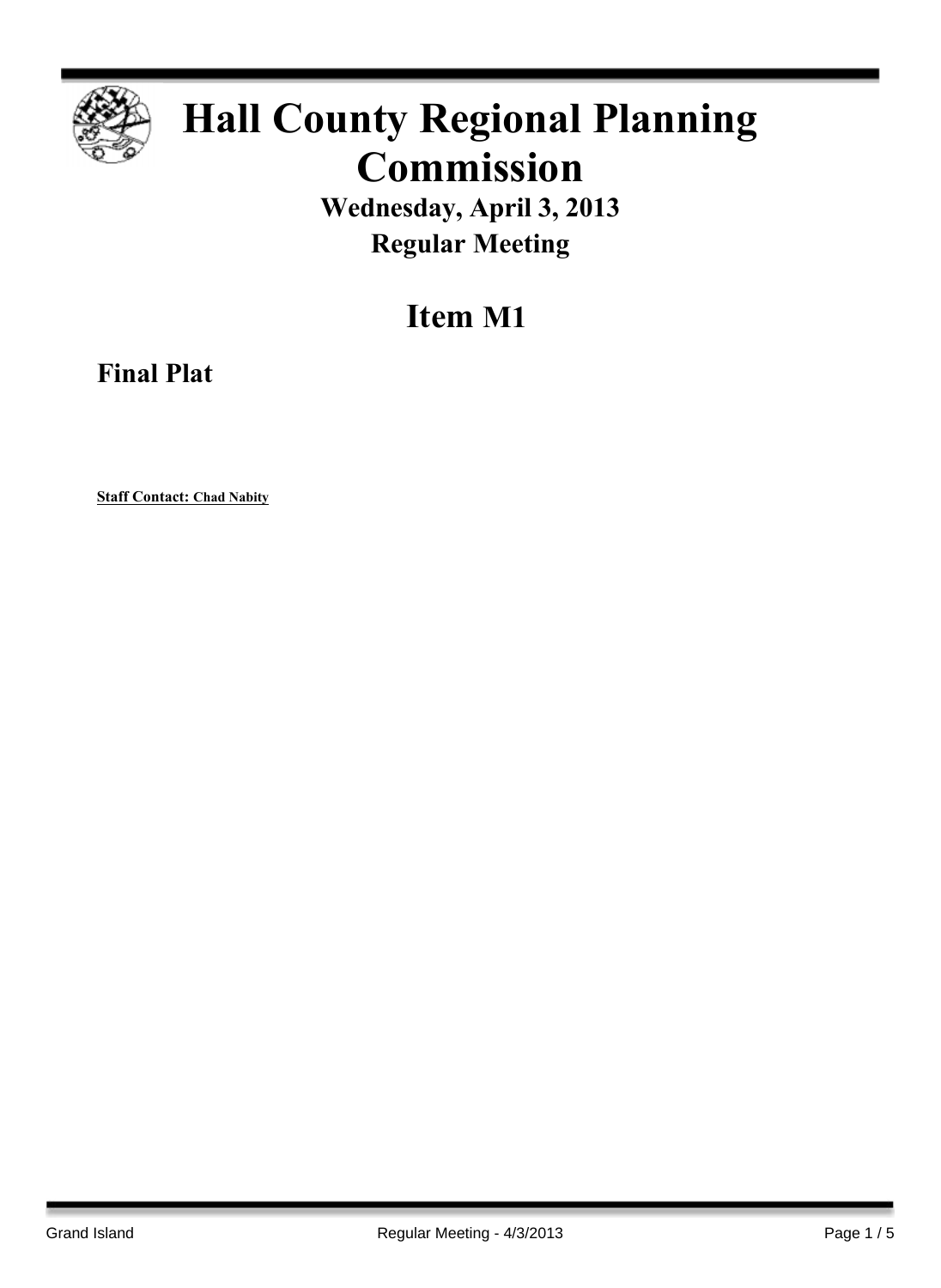March 20, 2013

Dear Members of the Board:

## **RE: Final Plat – Rainbow Lake Sixth Subdivision – Final Plat**

For reasons of Section 19-923 Revised Statues of Nebraska, as amended, there is herewith submitted final plat of Rainbow Lake Sixth Subdivision, located in the City of Grand Island, in Hall County Nebraska.

This final plat proposes to create 25 lots, on a tract of land comprising a part of the South Half of the South Half of the Northwest Quarter (S1/2 S1/2 NW1/4), of Section Thirty Three, Township Eleven (11) North, Range Nine (9) West of the  $6<sup>th</sup>$ P.M., in the City of Grand Island, Hall County, Nebraska, and said tract containing 19.775 acres.

You are hereby notified that the Regional Planning Commission will consider this final plat at the next meeting that will be held at 6:00 p.m. on April 3, 2013 in the Council Chambers located in Grand Island's City Hall.

Sincerely,

Chad Nabity, AICP Planning Director

Cc: City Clerk City Attorney City Public Works City Building Department City Utilities Manager of Postal Operations Rockwell & Associates

This letter was sent to the following School Districts 1R, 2, 3, 8, 12, 19, 82, 83, 100, 126.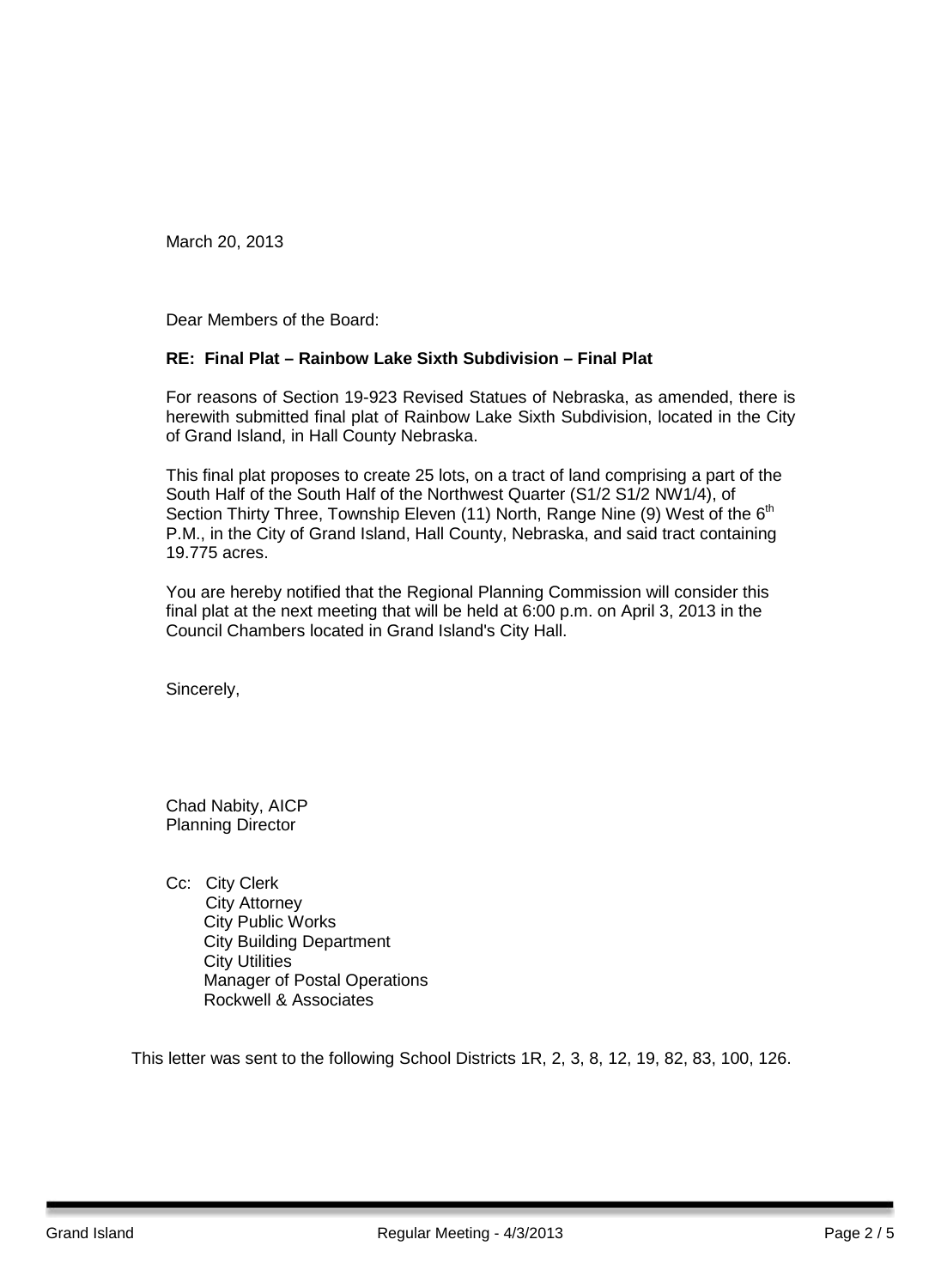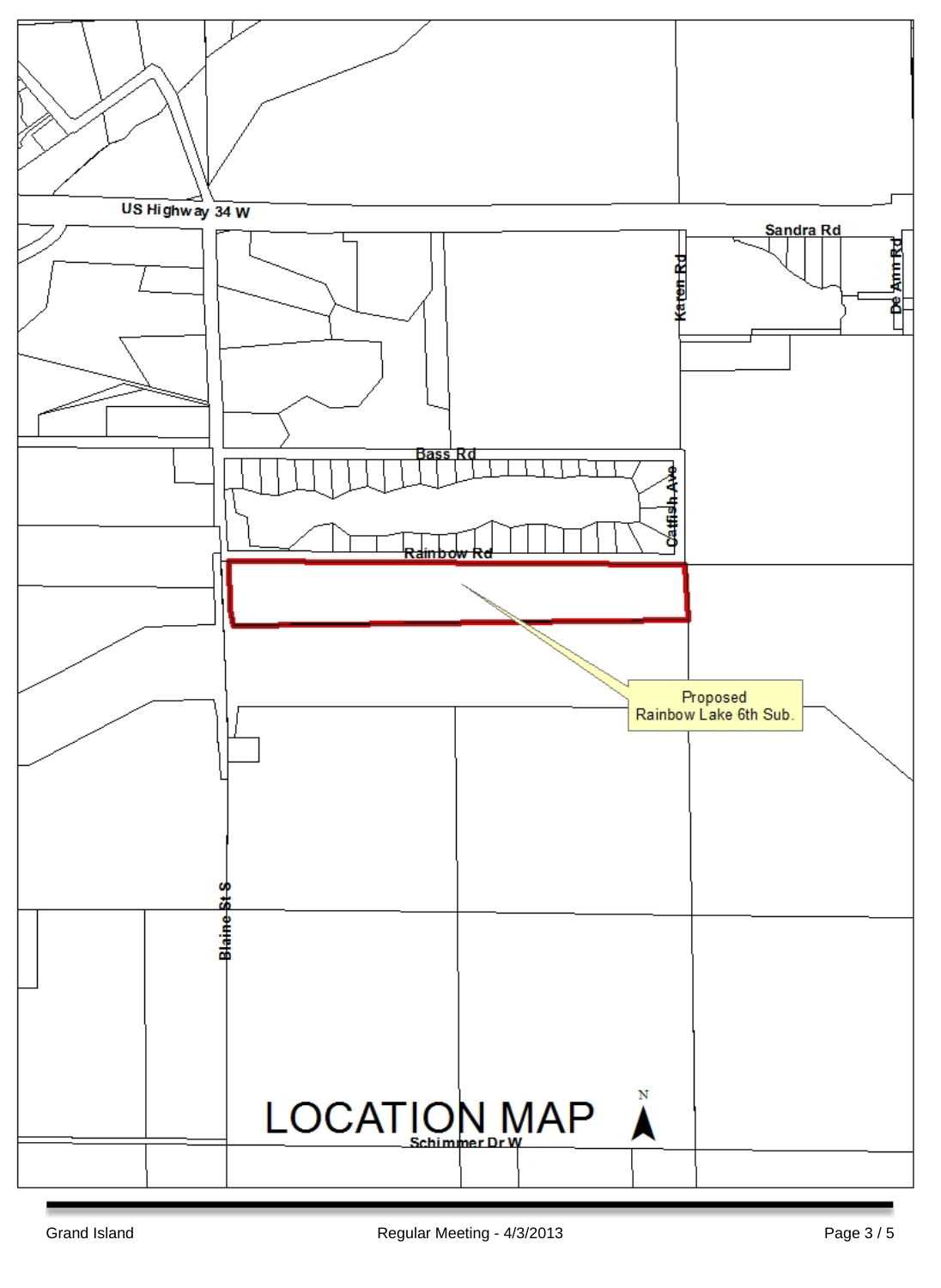March 20, 2013

Dear Members of the Board:

## **RE: Final Plat – Ummel Second Subdivision – Final Plat**

For reasons of Section 19-923 Revised Statues of Nebraska, as amended, there is herewith submitted final plat of Ummel Second Subdivision, located in the City of Grand Island, in Hall County Nebraska.

This final plat proposes to create 5 lots, on a tract of land comprising a part of Lot Five (5) Island, in Section Thirteen (13) Township Eleven (11) North Range Nine (9) West of the 6<sup>th</sup> P.M., in the City of Grand Island, Hall County, Nebraska, and said tract containing 63.033 acres.

You are hereby notified that the Regional Planning Commission will consider this final plat at the next meeting that will be held at 6:00 p.m. on April 3, 2013 in the Council Chambers located in Grand Island's City Hall.

Sincerely,

Chad Nabity, AICP Planning Director

Cc: City Clerk City Attorney City Public Works City Building Department City Utilities Manager of Postal Operations Rockwell & Associates

This letter was sent to the following School Districts 1R, 2, 3, 8, 12, 19, 82, 83, 100, 126.